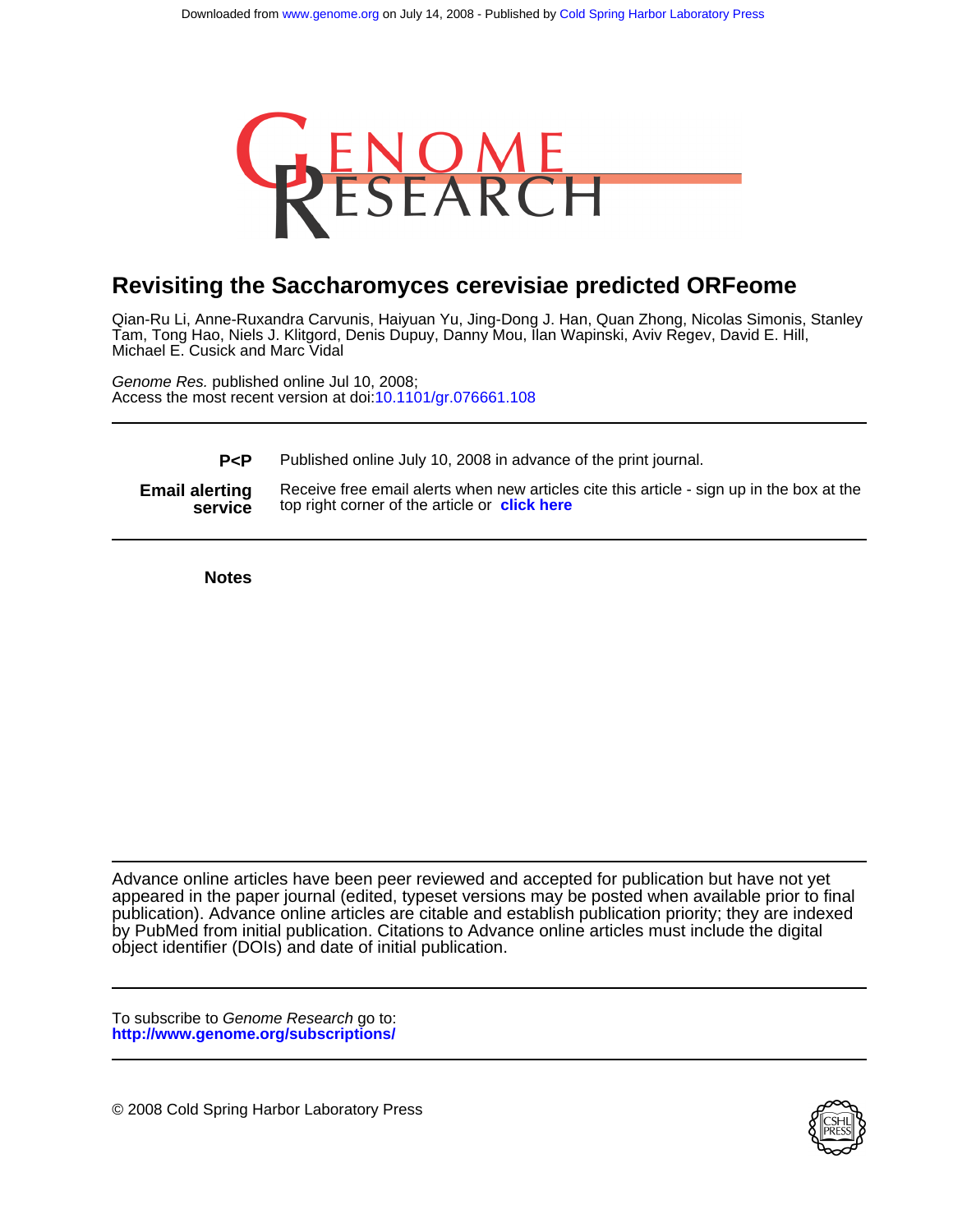# **Letter**

# Revisiting the *Saccharomyces cerevisiae* predicted ORFeome

Qian-Ru Li,<sup>1,6</sup> Anne-Ruxandra Carvunis,<sup>1,2,6</sup> Haiyuan Yu,<sup>1,6</sup> Jing-Dong J. Han,<sup>1,6,7</sup> Quan Zhong,<sup>1</sup> Nicolas Simonis,<sup>1</sup> Stanley Tam,<sup>1</sup> Tong Hao,<sup>1</sup> Niels J. Klitgord,<sup>1</sup> Denis Dupuy,<sup>1</sup> Danny Mou,<sup>1</sup> Ilan Wapinski,<sup>3,4</sup> Aviv Regev,<sup>3,5</sup> David E. Hill,<sup>1</sup> Michael E. Cusick, $1$  and Marc Vidal $1,8$ 

<sup>1</sup> Center for Cancer Systems Biology (CCSB) and Department of Cancer Biology, Dana-Farber Cancer Institute, and Department of Genetics, Harvard Medical School, Boston, Massachusetts 02115, USA; <sup>2</sup>TIMC-IMAG, CNRS UMR5525, Faculté de Médecine, *38706 La Tronche Cedex, France; <sup>3</sup> Broad Institute of MIT and Harvard, Cambridge, Massachusetts 02142, USA; <sup>4</sup> School of Engineering and Applied Sciences, Harvard University, Cambridge, Massachusetts 02138, USA; <sup>5</sup> Department of Biology, Massachusetts Institute of Technology, Cambridge, Massachusetts 02139, USA*

Accurately defining the coding potential of an organism, i.e., all protein-encoding open reading frames (ORFs) or "ORFeome," is a prerequisite to fully understand its biology. ORFeome annotation involves iterative computational predictions from genome sequences combined with experimental verifications. Here we reexamine a set of *Saccharomyces cerevisiae* "orphan" ORFs recently removed from the original ORFeome annotation due to lack of conservation across evolutionarily related yeast species. We show that many orphan ORFs produce detectable transcripts and/or translated products in various functional genomics and proteomics experiments. By combining a naïve Bayes model that predicts the likelihood of an ORF to encode a functional product with experimental verification of strand-specific transcripts, we argue that orphan ORFs should still remain candidates for functional ORFs. In support of this model, interstrain intraspecies genome sequence variation is lower across orphan ORFs than in intergenic regions, indicating that orphan ORFs endure functional constraints and resist deleterious mutations. We conclude that ORFs should be evaluated based on multiple levels of evidence and not be removed from ORFeome annotation solely based on low sequence conservation in other species. Rather, such ORFs might be important for micro-evolutionary divergence between species.

[Supplemental material is available online at www.genome.org.]

Comparative genomics, involving homology searching of genome sequences between evolutionarily related species, is a powerful tool for predicting functional regions in a genome sequence without prior biological knowledge. To date, complete genome sequences are available for more than 500 different organisms across all three domains of life (Liolios et al. 2006). Comparative genomics of bacteria, yeast, worm, fly, and human have led to extensive revision of complete sets of predicted protein-encoding open reading frames (ORFs), or "ORFeomes" (McClelland et al. 2000; Brachat et al. 2003; Cliften et al. 2003; Kellis et al. 2003; Stein et al. 2003; Clamp et al. 2007; Clark et al. 2007). Removal from earlier versions of predicted ORFeomes of ORFs that are poorly or not conserved in other species ("orphan ORFs") is a critical revision proposed by these comparative genomic studies. The principle underlying removal of orphan ORFs is that selective constraints on functional DNA sequences should prevent deleterious mutations from occurring (Hardison 2003).

However, lack of evolutionary conservation does not guarantee lack of functional significance. It may be imprudent to eliminate putative ORFs from predicted ORFeomes solely based

**6These authors contributed equally to this work.**

**E-mail marc\_vidal@dfci.harvard.edu; fax (617) 632-5739.**

Article published online before print. Article and publication date are at http:// www.genome.org/cgi/doi/10.1101/gr.076661.108.

on lack of cross-species conservation. Different species, no matter how evolutionarily close, might express distinct ORF products. In support of this possibility, the pilot Encyclopedia of DNA Elements (ENCODE) project on 1% of the human genome has revealed that experimentally identified functional elements are not necessarily evolutionary constrained (Birney et al. 2007). In addition, although evolutionary conservation implies functionality for the product of a predicted ORF, experimental validation is required to demonstrate its biological significance. Therefore, cautious experimental reinvestigation of the functionality of predicted ORFs is needed to improve the accuracy of genome annotation.

To this end we set out to examine potential functionality of orphan ORFs in *Saccharomyces cerevisiae* based on available experimental evidence. Three independent comparative genomic analyses (Brachat et al. 2003; Cliften et al. 2003; Kellis et al. 2003) have predicted 648 annotated ORFs as "spurious" or "false," representing 10% of originally annotated ORFs. Notably, 10 out of these 648 orphan ORFs have since been validated as functional by small-scale experiments. For example, although YDR504C lacks clear orthologs in other yeast species, its deletion causes lethality upon exposure to high temperature while in stationary phase (Martinez et al. 2004). Given the time-consuming efforts of traditional "one-gene-at-a-time" inquiries, many predicted ORFs have not been individually characterized. However, as the first sequenced eukaryotic organism, *S. cerevisiae* has been used inten-

**<sup>7</sup>Present address: Institute of Genetics and Developmental Biology, Chinese Academy of Sciences, Beijing 100101, China. 8Corresponding author.**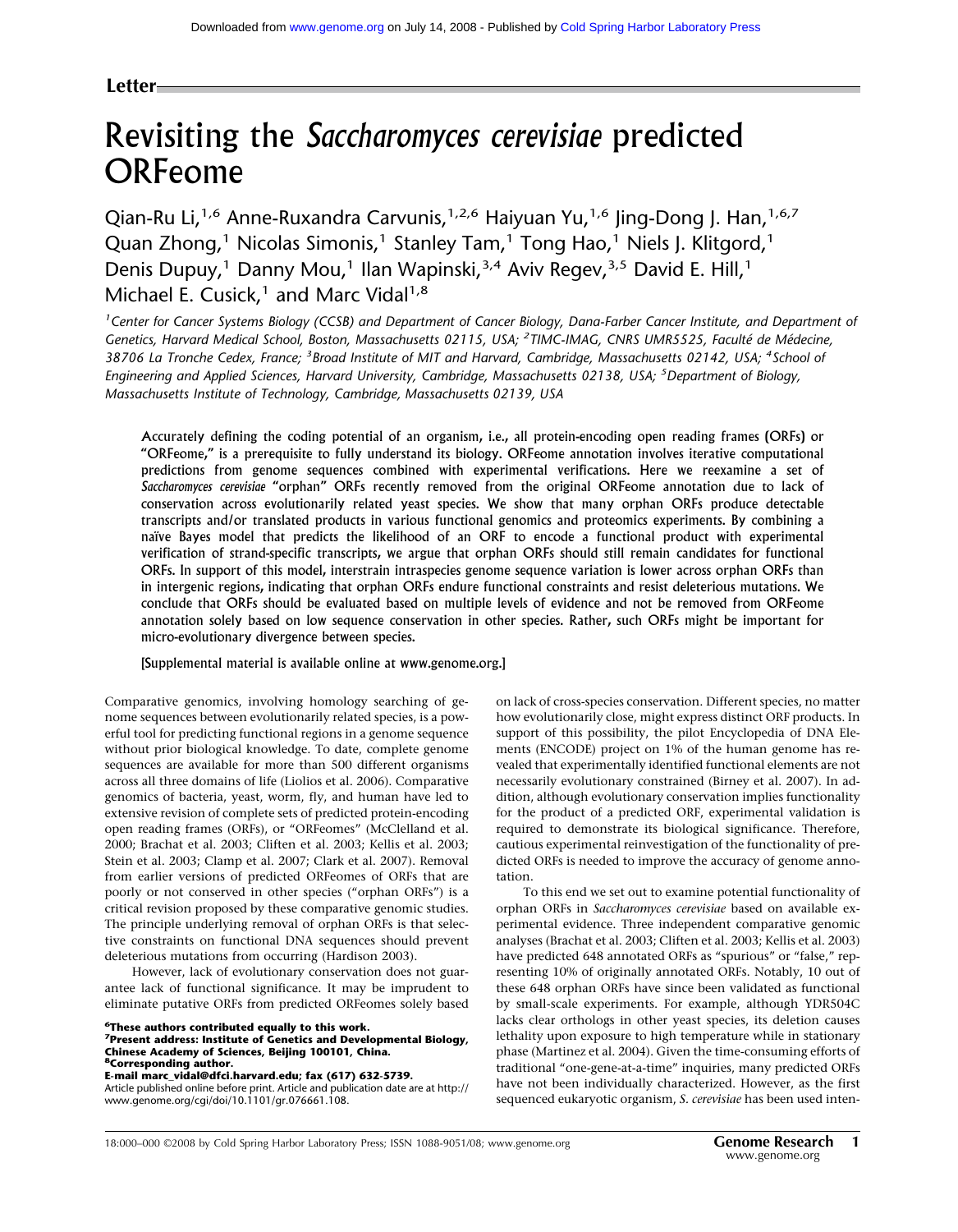#### Li et al.

sively for functional genomics and proteomics studies, providing valuable functional evidence that allow further evaluation of coding potential of the orphan ORFs.

A

в

Using currently available functional genomics and proteomics data sets, we collate functional evidence for a significant portion of *S. cerevisiae* orphan ORFs, finding that many orphan ORFs produce detectable transcripts and/or translated products. Using a naïve Bayes model, we predict the likelihood that any *S. cerevisiae* ORF encodes a functional product and show that the number of orphan ORFs with potential functional significance is higher than expected by chance. Notably, we provide experimental verification for strandspecific transcription of many orphan ORFs. Finally, we report that interstrain intraspecies genome sequence variation is lower across orphan ORFs than in intergenic regions. Altogether our results demonstrate that orphan ORFs should not be excluded from current ORFeome annotation simply because they fail to show interspecies sequence conservation. We suggest that orphan ORFs should be included in future genomewide experimental studies to reveal their bona fide identity either as functional ORFs or as randomly occurring misannotated ORFs.

# Results

# Evidence for biological significance of *S. cerevisiae* orphan ORFs

The genome annotation of *S. cerevisiae* has undergone continuous modification through computational and experimental efforts since the original release in 1996 (Goffeau et al. 1996; Fisk et al. 2006). Three independent comparative genomic analyses compared the conservation of DNA or predicted protein sequences among several ascomycete species (Brachat et al. 2003; Cliften et al. 2003; Kellis et al. 2003), recommending that 402, 513, and 495 ORFs, respectively, be removed from the *S. cerevisiae* predicted ORFeome because their putative counterparts in other yeast species accumulate stop codons and frame-shift

Kellis et al. Cliften et al. 389/495=79% 405/513=79% S. mikatae S. paradoxus S. kudriavzevii S. mikatae S. bayanus S. bayanus S. castellii 217/276=79% S. cerevisiae S. kluyveri S. cerevisiae **Brachat et al.** 322/402=80% A. gossypii S. cerevisiae SAGE Oligonucleotide tiling array **Map transcription start site Affymetrix Genechip** Protein abundance **Protein localization** Mass spectrometry Yeast two-hybrid **ORF X** ORF X **Detected** 

**Figure 1.** Experimental evidence for *S. cerevisiae* orphan ORFs. (*A*) Percentages indicate proportions of orphan ORFs detected at least in one of 13 functional genomics and proteomics data sets (Table 1). Note that ORFs rejected by all three comparative genomic studies analyzed here (Brachat et al. 2003; Cliften et al. 2003; Kellis et al. 2003) show similar percentages. (*B*) Supporting experimental evidence for each of 648 ORFs observed as orphan by three comparative genomic studies (Brachat et al. 2003; Cliften et al. 2003; Kellis et al. 2003). Complete lists of ORFs and supporting experimental evidence are in Supplemental Table 2. Columns are ordered from the ORF with most evidence (ORF X1; *left*) to the one with the least evidence (ORF X648; *right*). Data sets were grouped together by type of experimental approach, transcriptional on *top* and translational at the *bottom*. In total, there are 477 orphan ORFs with transcriptional evidence, 180 with translational evidence, and 145 with both transcriptional and translational evidence.

mutations (Fig. 1A). The union of these three comparative analyses is a set of 648 orphan ORFs called "spurious" or "false" in these studies (Fig. 1A).

High-throughput functional genomics and proteomics approaches have recently accelerated functional characterization of predicted ORFs. Several of these genome-wide approaches, such as gene-expression profiling or in vivo characterization of protein complexes, have detected transcripts or translated products of orphan ORFs. For example, in a proteome-wide purification of yeast protein complexes (Krogan et al. 2006), 85 proteins identified by mass spectrometry were encoded by orphan ORFs.

To provide a systematic reanalysis of *S. cerevisiae* orphan

848

Not detected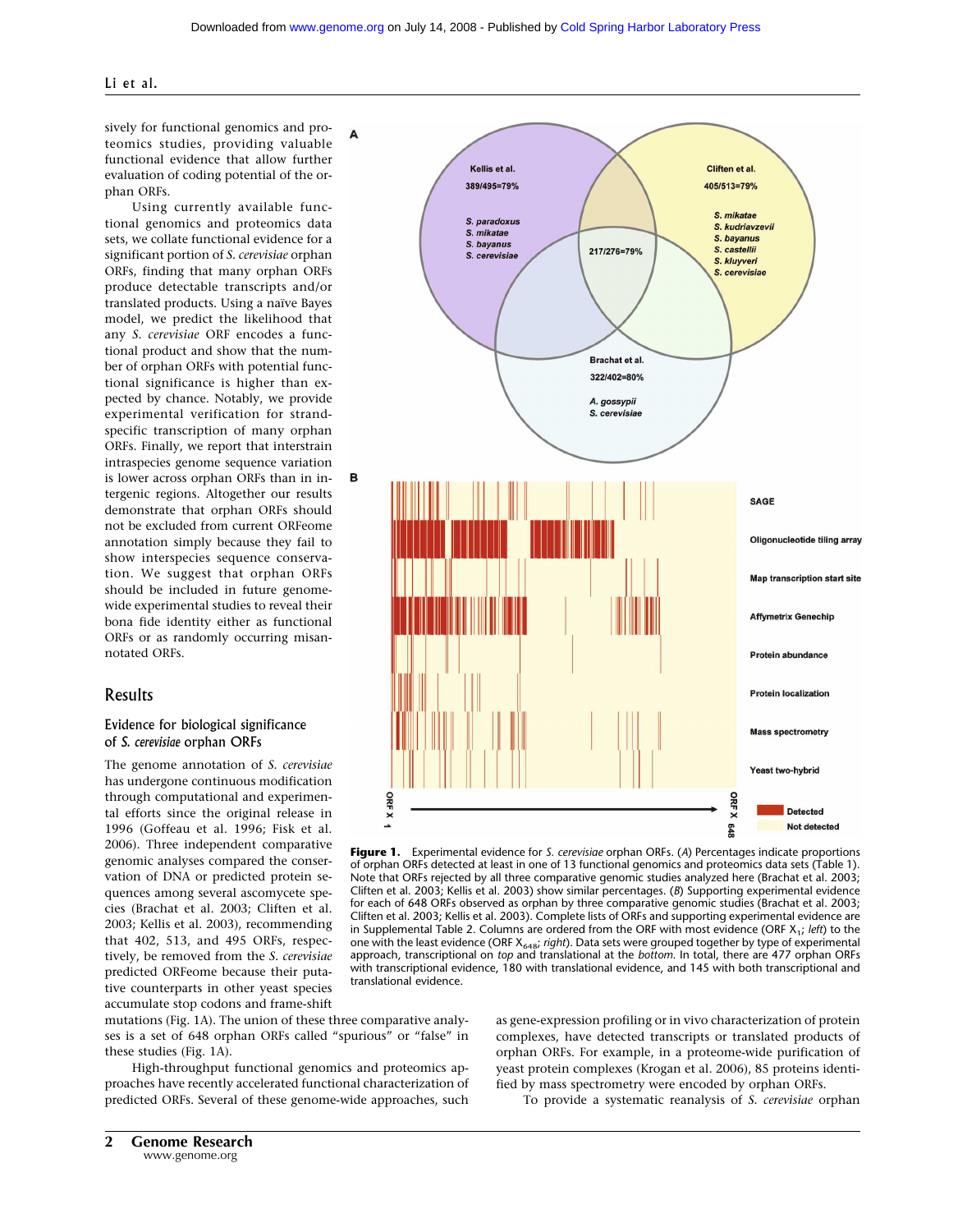#### Revisiting the *S. cerevisiae* predicted ORFeome

ORFs, we collected 13 large-scale studies (Table 1) informing on either transcription or translation of orphan ORFs. The transcriptome studies included tiling arrays (David et al. 2006), highdensity Affymetrix chip analysis (Holstege et al. 1998), SAGE analysis (Velculescu et al. 1997), and cDNA sequencing (Miura et al. 2006). Because many (69%) of the orphan ORFs overlap with another annotated ORF, we only included transcriptome studies able to detect strand-specific transcripts. Protein–protein interaction studies included proteome-scale yeast two-hybrid screens (Uetz et al. 2000; Ito et al. 2001) and affinity pull-downs of tagged proteins followed by mass spectrometry (Gavin et al. 2002, 2006; Ho et al. 2002; Krogan et al. 2006). For yeast two-hybrid studies, we considered an ORF being translated only if its product was involved in a protein–protein interaction as a prey. Protein expression studies included global surveys of protein abundance (Ghaemmaghami et al. 2003) and subcellular localization (Kumar et al. 2002; Huh et al. 2003).

Out of the 648 orphan ORFs, most (79%) have been detected in at least one of these data sets. The proportion of orphan ORFs detected was nearly the same for ORFs rejected by each of the three comparative genomics analyses independently (80% for Brachat, 79% for Cliften, and 79% for Kellis) and for the 276 orphan ORFs discarded by all three (79%) (Fig. 1A). Among the 648 orphan ORFs, many were detected by more than one approach. In total, 145 orphan ORFs (22%) were both detected as transcripts and translated products (Fig. 1B). A similar distribution of functional evidence was observed for the orphan ORFs rejected by all three comparative genomic analyses (Supplemental Fig. 1).

#### Evaluating biological significance of *S. cerevisiae* ORFs by a naïve Bayes approach

High-throughput approaches have inherently limited coverage (not all ORFs are detectable) and precision (detection of some ORFs might be artifactual). Therefore information from largescale data sets needs to be accepted cautiously. We chose a naïve Bayes model to quantify the observations reported above, because this approach can integrate dissimilar types of data sets into a common probabilistic framework with maximal coverage and precision (Jansen et al. 2003; Yu et al. 2004). By use of such an integration scheme, evidence (i.e., features) from several data types can be accumulated to estimate with increasing confidence the likelihood that an ORF encodes a functional product.

As with any machine learning algorithm, naïve Bayes models need a training set of gold standard positives (GSPs) and negatives (GSNs). The *Saccharomyces* Genome Database (SGD), the arbiter of genome annotation for budding yeasts, has categorized all *S. cerevisiae* ORFs into three major groups based on conservation across species and on available experimental characterization: "verified" (4449 ORFs), "uncharacterized" (1333 ORFs), and "dubious" (823 ORFs) (Fisk et al. 2006). Both verified ORFs and uncharacterized ORFs are conserved across species. Verified ORFs have clear small-scale experimental evidence for the existence of functional ORF products, but uncharacterized ORFs do not. Dubious ORFs are thought not to encode a functional product due to (1) lack of conservation across species, and/or (2) absence of any small-scale experiment demonstrating detectable mRNA or protein production or phenotypic effects. We used all 4449 verified ORFs as the GSPs and all 823 dubious ORFs as the GSNs. Although ideally the GSNs should be depleted of functional ORFs, this cannot exactly be true for the dubious set. However, the dubious set is likely enriched with nonfunctional ORFs. It is common practice to use an "enriched" set of negatives in training data sets (Miller et al. 2005; Xia et al. 2006).

We calculated the ratio of the fraction of GSPs present in each of the 13 functional genomics and proteomics data sets divided by the fraction of GSNs present in each data set, which measures the confidence levels (Supplemental Table 1). The product of these ratios of the 13 data sets for each ORF is defined as the likelihood ratio (*LR*) of an ORF, i.e., the likelihood of each ORF to encode a functional product (see Methods). We used the base 10 logarithmic form of *LR* (*LLR*) as final prediction scores (Supplemental Table 2). Out of the large-scale studies integrated, several did measure similar biological features of ORFs and ORF products. However, we treated all 13 data sets as independent features, due to the low correlation between them (Supplemental Tables 3, 4).

To evaluate the performance of the naïve Bayes model, we used threefold cross-validation (see Methods). After randomly dividing both the GSPs and GSNs into three separate equal sets, we used two of the three sets as the training set to calculate *LLR*s and the remaining set as the test set to identify positives and negatives. The true-positive rate (TP rate: fraction of GSPs that are predicted to be functional) and the false-positive rate (FP rate: fraction of GSNs that are predicted to be functional) were calculated at different *LLR* cutoffs. The resulting couplets (TP rate–FP rate) were used to plot a receiver operating characteristic (ROC) curve. We ran this process three times so that each of the three sets was a test set and the remaining two constituted the training set. Each ROC curve looked similar (Supplemental Fig. 2), which

#### **Table 1. Thirteen functional genomics and proteomics data sets integrated in our analysis**

| Functional genomics and proteomics data sets                                   | <b>Evidence detected</b>     | Approach category            |
|--------------------------------------------------------------------------------|------------------------------|------------------------------|
| Velculescu et al. 1997: Transcriptome characterized by SAGE                    | mRNA transcript              | SAGE                         |
| David et al. 2006: Transcriptome characterized by oligonucleotide tiling array | mRNA transcript              | Oligonucleotide tiling array |
| Miura et al. 2006: Full-length cDNA analysis                                   | mRNA transcript              | Map transcription start site |
| Holstege et al. 1998: Measurement of the transcripts abundance                 | mRNA transcript              | Affymetrix GeneChip          |
| Ghaemmaghami et al. 2003: Expression of TAP-tagged proteins                    | Protein expression           | Protein abundance            |
| Huh et al. 2003: Localization of GFP-tagged proteins                           | Protein localization         | Protein localization         |
| Kumar et al. 2002: Subcellular localization of transposon-tagged proteins      | Protein localization         | Protein localization         |
| Gavin et al. 2002: Protein complexes characterization                          | Peptide sequence             | Mass spectrometry            |
| Ho et al. 2002: Protein complexes characterization                             | Peptide sequence             | Mass spectrometry            |
| Gavin et al. 2006: Protein complexes characterization                          | Peptide sequence             | Mass spectrometry            |
| Krogan et al. 2006: Protein complexes characterization                         | Peptide sequence             | Mass spectrometry            |
| Ito et al. 2001: Protein–protein interaction mapping by yeast two-hybrid       | Protein physical interaction | Yeast two-hybrid             |
| Uetz et al. 2000: Protein-protein interaction mapping by yeast two-hybrid      | Protein physical interaction | Yeast two-hybrid             |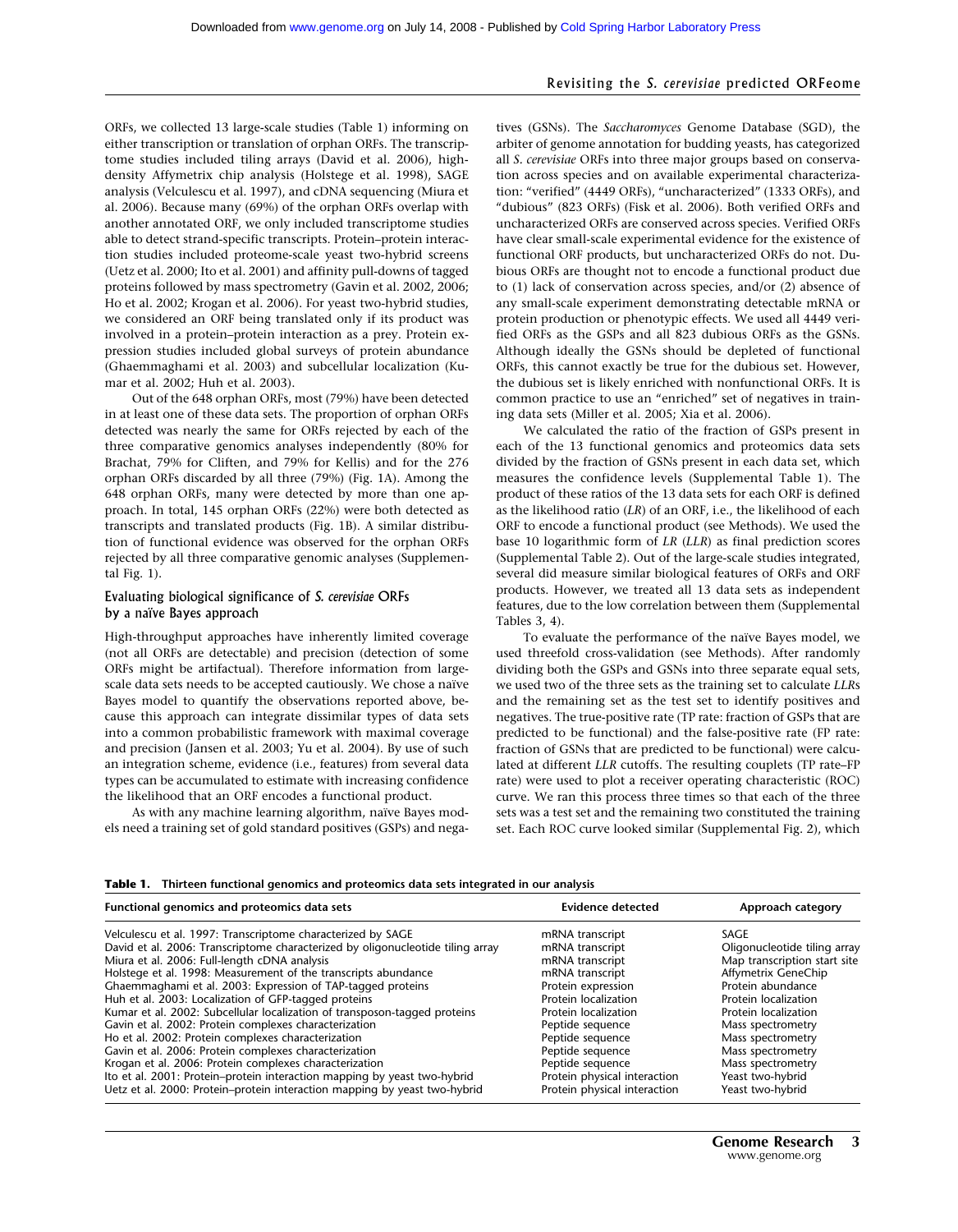#### Li et al.

validated the overall quality of our training set. A final ROC curve was plotted by using potential *LLR* cutoffs from all three training subsets and their associated TP rate and FP rate based on the predictions from the complete training set (Fig. 2A). The significant deviation of the final ROC curve from the 45° random ROC line indicates that our model has substantial predictive value (area under ROC curve = 0.982). To assess the contribution of each data set to the final prediction scores, we successively omitted one data set and repeated the training and cross-validation procedures. We plotted ROC curves for all procedures (Supple-



**Figure 2.** Evaluating functionality of *S. cerevisiae* ORFs. (*A*) ROC curve (blue) for naïve Bayes predictions based on 13 functional genomics and proteomics data sets. The diagonal (black dotted line) is the expected ROC curve for random, where the TP rate equals the FP rate. The two *LLR* cutoffs highlighted on the curve were used later as thresholds for categorizing orphan ORFs. (*B*) All 6718 *S. cerevisiae* ORFs were divided into 20 bins by decreasing *LLR*. Each bin has similar numbers of ORFs. The false-positive rates associated with the minimum *LLR* in each bin are listed. Distributions of verified ORFs, orphan dubious ORFs, "other" dubious ORFs, and all other ORFs in each bin are shown. Orphan dubious ORFs tend to have a higher *LLR* than ORFs classified as dubious for other reasons.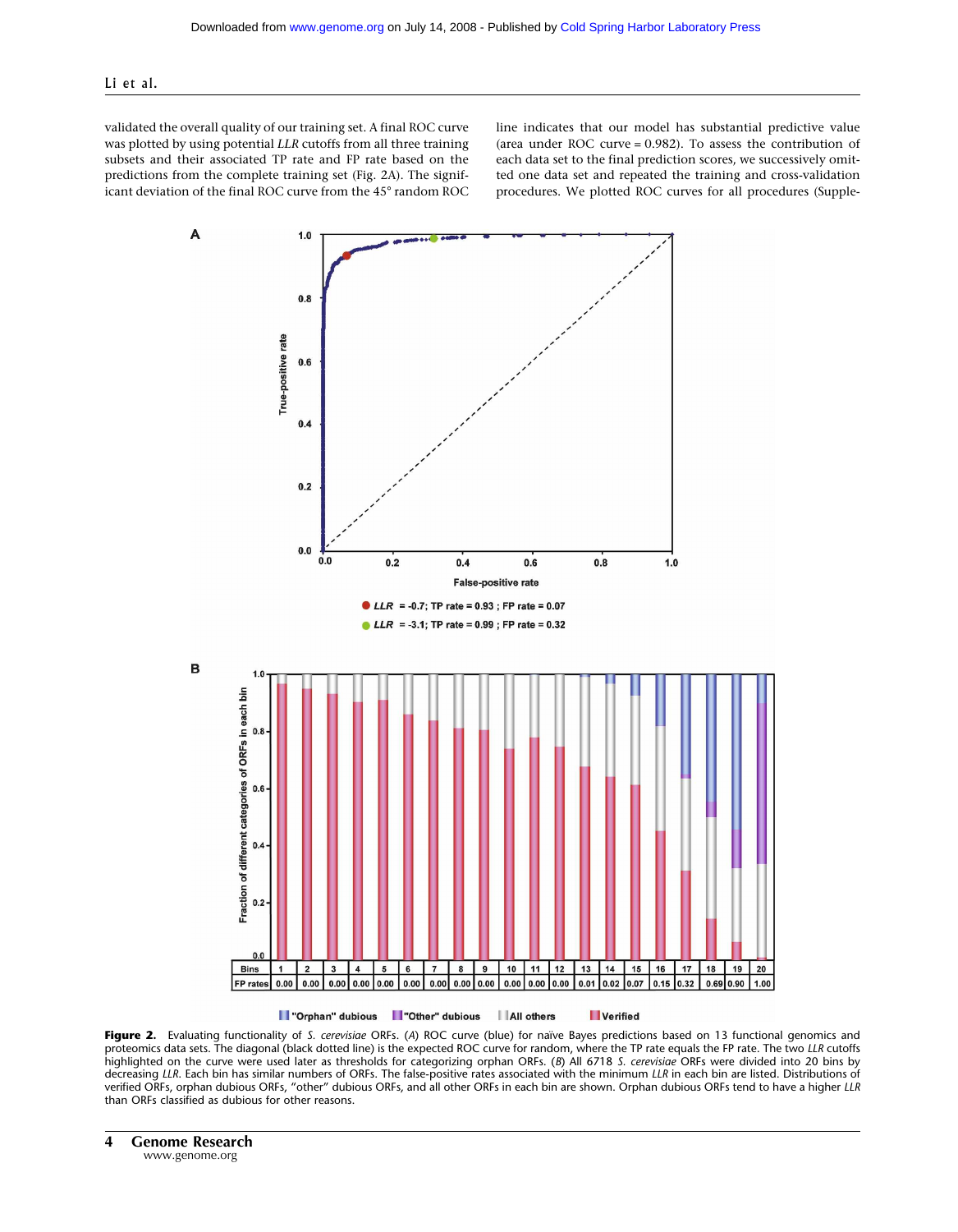# Revisiting the *S. cerevisiae* predicted ORFeome

mental Fig. 3) and observed little difference when excluding any single data set. Thus it seems that no single data set dominates the prediction.

We divided all 6718 *S. cerevisiae* ORFs into 20 bins ranked by decreasing *LLR*, with each bin containing similar numbers of ORFs. Verified ORFs localized mostly in the higher *LLR* bins (92.5% of all verified ORFs distributed between bin 1 and bin 15), while dubious ORFs localized in lower *LLR* bins (only 4.98% of dubious ORFs distributed between bin 1 and bin 15) (Fig. 2B). Such segregation between verified ORFs and dubious ORFs was expected, given that the ORFs used in the training as GSPs (verified ORFs) are bound to have a higher *LLR* than the ones used in the training as GSNs (dubious ORFs). An unanticipated result of the naïve Bayes predictions is that orphan dubious ORFs have overall higher *LLR* (*P* <  $10^{-15}$  by Mann-Whitney *U* test) (Fig. 2B) than ORFs classified as dubious for reasons other than strict lack of interspecies sequence conservation (e.g., a mutant phenotype described for the ORF could be ascribed to mutation of an overlapping well-characterized ORF) (Fisk et al. 2006). This suggests that orphan dubious ORFs might be more likely to encode functional products than "other" dubious ORFs.

For an ORF to be considered "most-likely" functional in our naïve Bayes predictions, its posterior odds (the product of the prior odds and the likelihood ratio) has to be larger than 1 (see Methods). We can estimate that the prior odds for any given ORF to be most-likely functional is ∼5.4 (4449 GSPs divided by 823 GSNs). Hence, we used  $LLR = log_{10}1/5.4 = -0.7$  (FP rate = 0.07) as the cutoff for an ORF to be most-likely functional (bins 1–15). Among the 648 orphan ORFs, 54 ORFs with  $LLR \ge -0.7$  were thus assigned to a set of most-likely functional orphan ORFs. Although the percentage of verified ORFs decreased significantly from bin 16 to bin 20 compared with the first 15 bins (Fig. 2B), there were still 3.4% and 2.5% of verified ORFs (152 and 111 ORFs) in bins 16 and 17, respectively. We classified the 199 orphan ORFs in bins 16 and 17, with an *LLR* between  $-0.7$  (FP rate =  $0.07$ ) and  $-3.1$  (FP rate =  $0.32$ ), as "moderately-likely" to encode a functional product. The remaining 395 orphan ORFs distributed between bins 18 and 20 were called "least-likely" functional ORFs. Detectability limitations in the large-scale data sets integrated in our predictions may have biased against these least-likely ORFs. Integration of new lines of experimental evidence in the future could still potentially identify promising functional ORF candidates among the least-likely ORFs.

#### Experimental evidence for expression of *S. cerevisiae* orphan **ORFs**

We next experimentally measured mRNA expression for orphan ORFs using reverse transcription–polymerase chain reaction (RT-PCR) (Fig. 3A). Strand specificity was needed to ensure that the transcripts detected were transcribed from the predicted DNA strand and to exclude artifacts caused from read-through transcription on the opposite strand (Craggs et al. 2001).

We tested strand specificity on two verified *S. cerevisiae* ORFs that both contain introns: YER133W (*GLC7*) and YBR078W (*ECM33*) (see Methods). Given the presence of introns in these ORFs, the sense-strand transcripts should be appreciably shorter in length than the antisense-strand transcripts. Spliced transcripts of the expected sizes were obtained in reactions where strand-specific primer was added for cDNA synthesis (Fig. 3B). No RT-PCR products were obtained in reactions without RT, demonstrating absence of contaminating genomic DNA in the poly(A) mRNA template preparation. No RT-PCR products were observed in the absence of cDNA primer for first-strand cDNA synthesis, demonstrating that the second step of standard PCR amplification contained no active reverse transcriptase for the synthesis of incorrect strand cDNA from antisense strand–specific primer. The identities of RT-PCR products were confirmed by sequencing.

Thereafter we applied our strand-specific RT-PCR to 201 orphan ORFs that do not overlap any other annotated ORF. The requirement for nonoverlap further reduces the false-positive rate, because it is less likely that there would be any transcription from the incorrect strand. Among 201 nonoverlapping orphan ORFs tested under conditions of growth on rich media, RT-PCR products of expected size were obtained for 105 ORFs (Supplemental Table 2). Although the available supporting experimental evidence for these 105 ORFs is not strikingly different from the ORFs whose transcripts were not detected by strand-specific RT-PCR (Supplemental Fig. 4), the detected ORFs have a significantly higher average  $LLR$  ( $-3.4 \pm 0.2$ ) than the ones undetected by RT-PCR  $(-3.8 \pm 0.2, P = 0.03$  by Mann-Whitney *U* test) (Fig. 3C), demonstrating the validity and robustness of our predictions for positives. In particular, YJL199C, a dubious ORF, has the highest *LLR* among 201 tested ORFs and was detected by RT-PCR. YJL199C was recently predicted to encode a metabolic protein based on large-scale protein–protein interaction studies (Samanta and Liang 2003).

Notably, out of 49 orphan ORFs tested that had not been detected by any of the 13 data sets (Table 1), 29 were expressed (Supplemental Table 2), among which YPR096C was recently found to encode a ribosome-interacting protein (Fleischer et al. 2006) and YOR235W was shown through a genome-wide phenotypic analysis to be involved in DNA recombination events (Alvaro et al. 2007). Therefore, we suggest that more experimentation is needed before rejecting ORFs from the *S. cerevisiae* ORFeome annotation.

## Interstrain intraspecies sequence conservation for *S. cerevisiae* orphan ORFs

The available experimental evidence from large-scale data sets, combined with our experimental support for many orphan ORFs, implies that lack of interspecies conservation does not necessarily dispel the bona fide functionality of an ORF. Functional orphan ORFs may have a relaxed selective constraint due to their dispensable roles in other species and may therefore rapidly lose sequence similarity even in closely related species (Schmid and Aquadro 2001). However, select species–specific functions may stringently constrain sequence divergence of functional orphan ORFs within species (Domazet-Loso and Tautz 2003). Therefore, we examined the intraspecies conservation of orphan ORFs in *S. cerevisiae,* using single nucleotide polymorphism (SNP) information from genome resequencing of multiple strains of *S. cerevisiae* by the *Saccharomyces* Genome Resequencing Project (SGRP) (http://www.sanger.ac.uk/Teams/Team71/durbin/sgrp/ index.shtml). Among the 37 currently available strain sequences, four (SK1, W303, Y55, and DBVPG6765) have been sequenced at twofold coverage or higher. We used the SNP data from these four genomes to assess nucleotide variation in different genomic regions across *S. cerevisiae* strains. We compared nucleotide divergence among three genomic features: orphan ORFs, nonorphan ORFs, and intergenic regions, considering only the regions that do not overlap with any other annotated ORF (see Methods).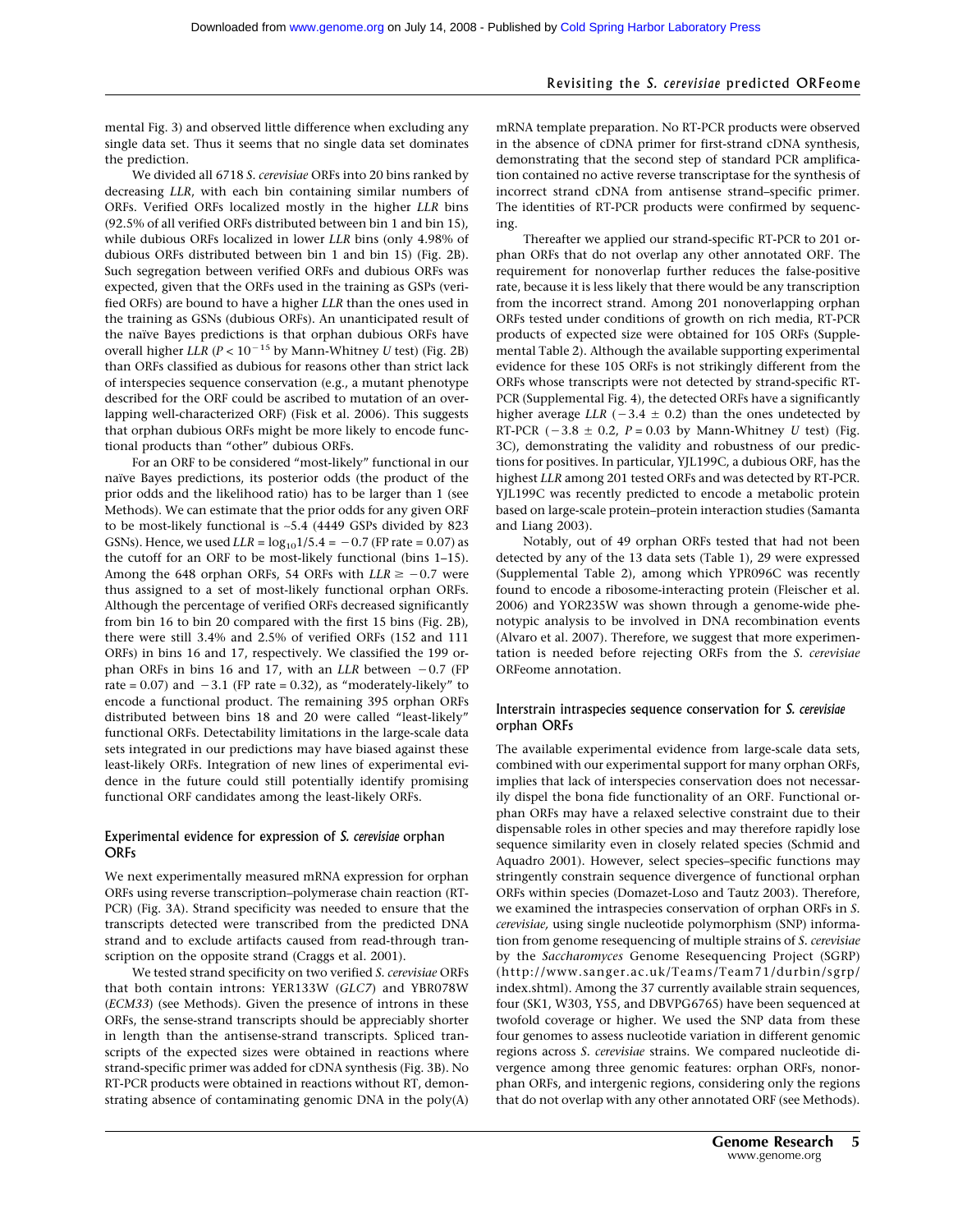



**Figure 3.** Two-step strand-specific RT-PCR. (*A*) Schematic diagram of the strand-specific RT-PCR procedure. (*B*) Electrophoretic analysis of strandspecific RT-PCR products. Reverse ORF-specific primers (OSP<sup>R</sup>), with sequences complementary to the ORF-coding strand, were used for first-strand cDNA synthesis. Second-step PCR amplifications used a pair of forward (OSP<sup>F</sup>) and reverse ORF-specific primers (OSP<sup>R</sup>). As controls, the first step of<br>RT-PCR was performed without reverse transcriptase for detecting cont reverse transcriptase activity in second-step PCR reactions. Two intron-containing verified ORFs, YER133W (genomic DNA length: 1464 bp; coding sequence length: 939 bp) and YBR078W (genomic DNA length: 1737 bp; coding sequence length: 1407 bp), were used to test the strand specificity. An extra control for these two verified ORFs was a standard PCR action using yeast genomic DNA as template and the same pair of ORF-specific primers. The observed difference in the length of PCR products amplified from genomic DNA versus poly(A) mRNA manifested the strand specificity. Strandspecific RT-PCR results of 201 nonoverlapping orphan ORFs were analyzed on 1% agarose E-gel (Invitrogen). Of the reactions 53% (105 ORFs) gave rise to visible RT-PCR products of the expected sizes. Three orphan ORFs, YJL199C (327 bp), YJR108W (372 bp), and YDR344C (444 bp), are shown as examples of successful RT-PCR reactions. (*C*) Comparison of the average *LLR* between nonoverlapping ORFs detected and undetected by strand-specific RT-PCR. Error bars, SEM.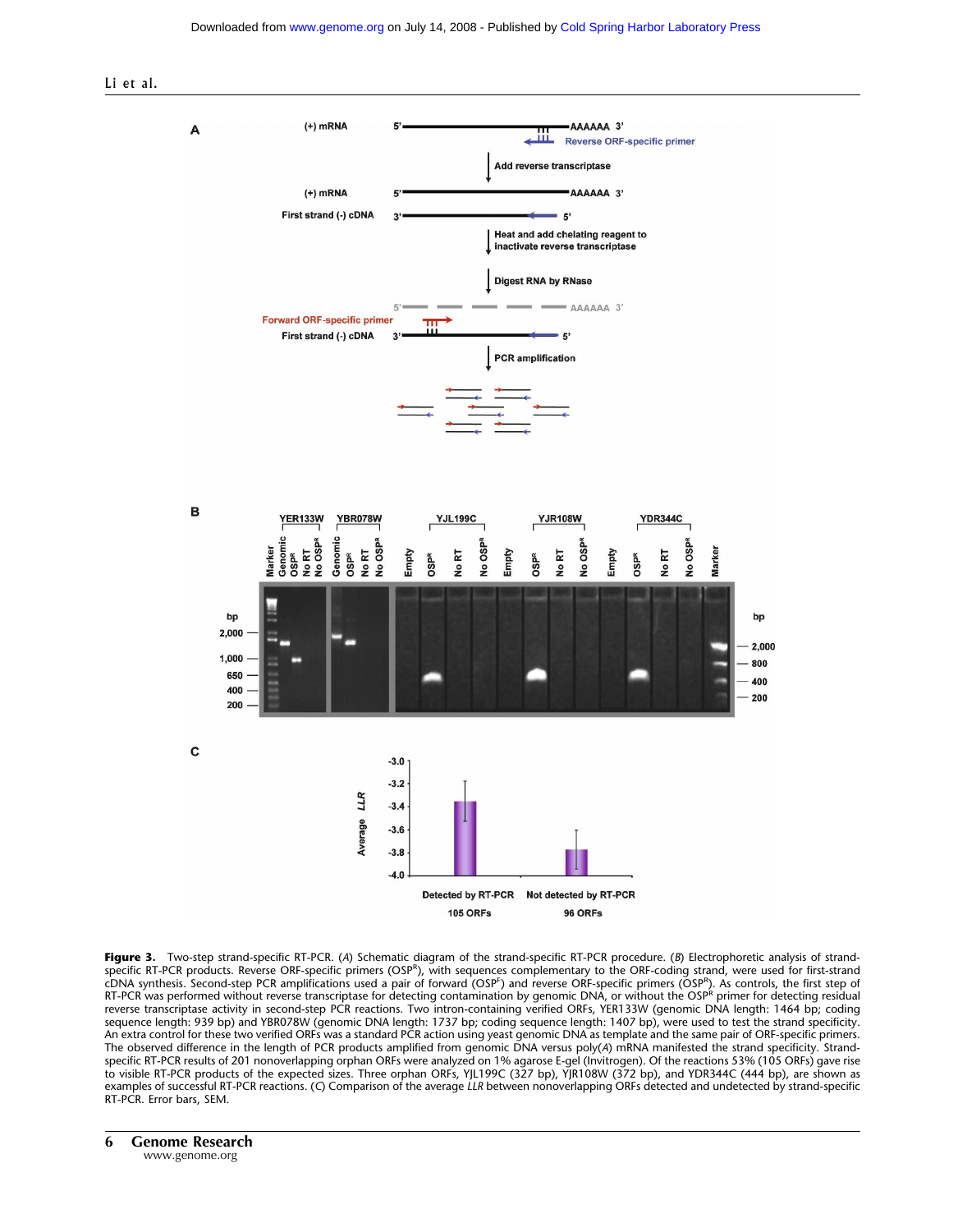#### Revisiting the *S. cerevisiae* predicted ORFeome

Across the four strains analyzed, orphan ORFs showed higher nucleotide divergence (7.0  $\pm$  0.4 SNPs per kb) than did nonorphan ORFs  $(3.7 \pm 0.1$  SNPs per kb,  $P < 10^{-5}$  by Mann-Whitney *U* test), but less than intergenic regions  $(15.5 \pm 0.2$  SNPs per kb,  $P < 10^{-15}$  by Mann-Whitney *U* test) (Fig. 4A). Such intermediate nucleotide divergence for orphan ORFs suggests that at least a portion of them are subject to significant intraspecies evolutionary constraints. Such "interstrain intraspecies" conservation of orphan ORFs indicates potential functionality of an ORF in addition to experimental evidence.

Among the 648 orphan ORFs, the most-likely functional ones displayed a significantly lower nucleotide divergence  $(3.8 \pm 0.7$  SNPs per kb) than both moderately-likely  $(6.4 \pm 0.8)$ 

A

SNPs per kb, *P* = 0.016 by Mann-Whitney *U* test) and least-likely ORFs (7.7 - 0.6 SNPs per kb, *P* = 0.005 by Mann-Whitney *U* test) (Fig. 4B). Although the moderately-likely category does have a lower nucleotide divergence than least-likely category, the difference is not significant (*P* > 0.05 by Mann-Whitney *U* test). Because different types of SNPs, such as synonymous or nonsynonymous substitutions, could have distinct effects on an ORF product, we applied another test to compare sequence conservation among the three groups, measuring the percentage of ORFs with preserved reading frames (absence of stop codons or frameshift mutations) across all four *S. cerevisiae* strains. A decreasing trend was observed from most-likely to least-likely ORFs (Fig. 4C), with significant differences among the three categories



**Figure 4.** Interstrain intraspecies sequence conservation for orphan ORFs. (*A*) Distribution of nucleotide divergence in different genomic features. We binned three types of genomic features, (1) non-orphan ORFs (red curve), (2) orphan ORFs predicted by three comparative genomic analyses (blue curve) (Brachat et al. 2003; Cliften et al. 2003; Kellis et al. 2003), and (3) intergenic regions (green curve), using a window of an average three SNPs per kb across four *S. cerevisiae* strains. Each dot represents the fraction of genomic features in each bin. Numbers on the *X*-axis represent the maximum number of SNPs per kb in each bin. For instance the first bin collects the genomic regions that have between zero and three SNPs per kb in four strains. The inset zooms in on the 0–21 SNPs per kb range with SEM displayed. (*B*) Comparison of nucleotide divergence among three predicted categories of orphan ORFs based on their *LLR*s. Error bars, SEM in each category. (*C*) Comparison of the percentage of ORFs among the three predicted categories of orphan ORFs that have reading frames preserved across four *S. cerevisiae* strains.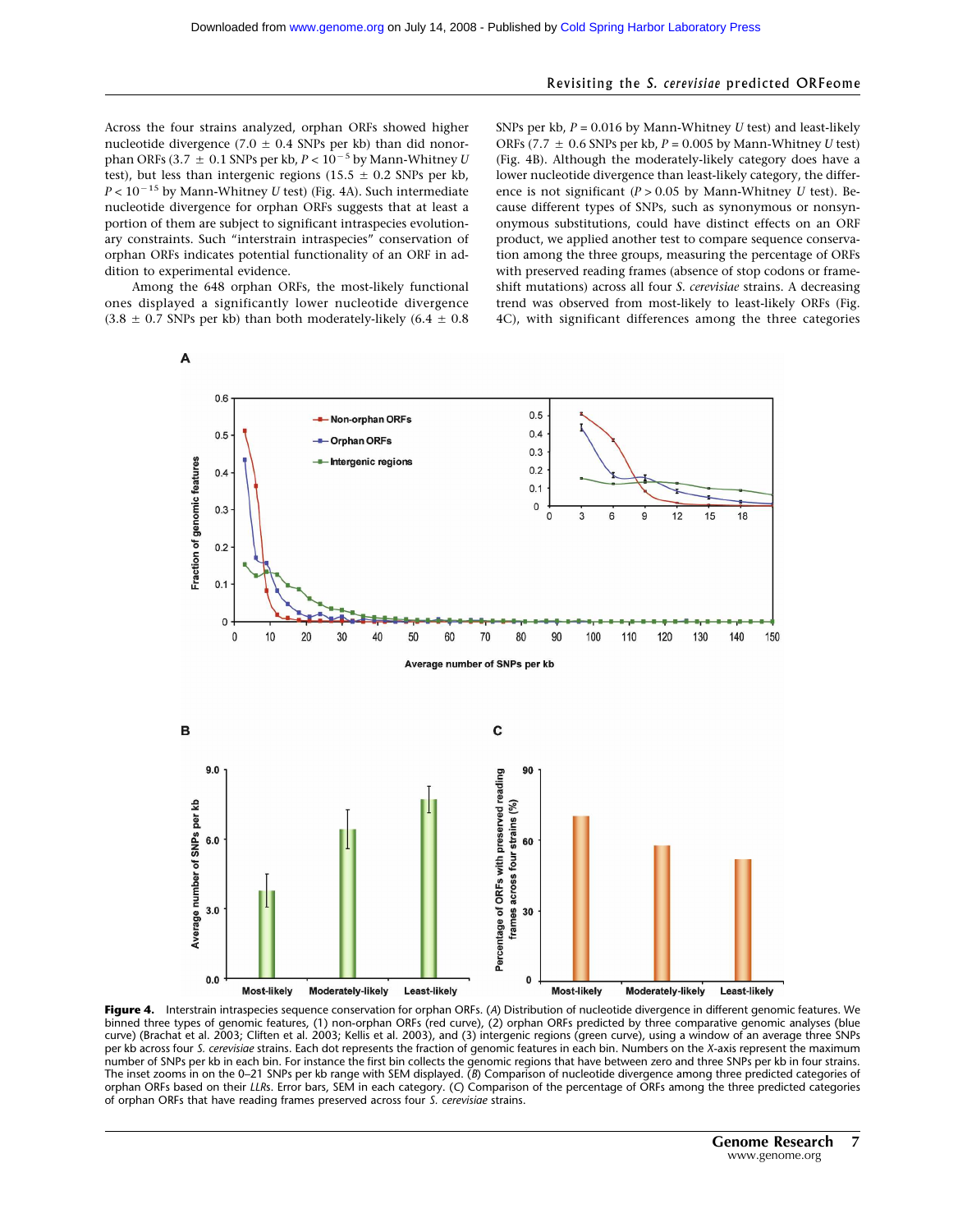$(P = 0.03$  by  $\chi^2$  test). The coexistence of high interstrain intraspecies conservation with high likelihood of functionality demonstrates that some orphan ORFs face functional constraints that protect them from deleterious intraspecies mutations.

In summary, analysis of nucleotide variation in multiple *S. cerevisiae* strains, combined with multiple lines of experimental evidence, suggest that reevaluation of the functionality of all ORFs, especially orphan ORFs, is warranted.

## **Discussion**

We report here that many interspecies nonconserved ORFs or orphan ORFs predicted by comparative genomic analyses in *S. cerevisiae* show evidence of transcription or translation, as reported in various functional genomics or proteomics data sets. We used a naïve Bayes probabilistic integration of a heterogeneous set of large-scale data sets to predict the likelihood that a predicted ORF encodes a functional product. Threefold crossvalidation demonstrated high performance for this approach, which revealed that orphan ORFs are more likely functional than are ORFs classified as dubious for reasons other than strict lack of sequence conservation across species. Independent strandspecific RT-PCR confirmed that many orphan ORFs are indeed expressed. Although presence of transcripts is not sufficient by itself to conclude that an ORF encodes a functional product, the correspondence between our RT-PCR results and naïve Bayes prediction scores demonstrated both the potential functionality of orphan ORFs and the robustness of our prediction method. Confirming that orphan ORFs could be functional, many show signs of interstrain intraspecies negative selection, such as lower nucleotide divergence than intergenic regions and retaining an intact reading frame in multiple *S. cerevisiae* strains.

Collectively our findings argue that the likelihood that an ORF encodes a functional product is best evaluated by combining multiple lines of experimental and evolutionary evidence (Snyder and Gerstein 2003). The potential functionality of orphan ORFs in *S. cerevisiae* suggests that experimentally verified functional sequences are not always conserved across species. Such nonconserved functional sequences might be responsible for species-specific phenotypic differences, making *S. cerevisiae* "cerevisiae" and not some other species in the *Saccharomyces* genus. An alternative explanation is that there are some functional elements evolving neutrally and conferring no specific benefit to the organism (Birney et al. 2007). Either way, experimental investigation has an irreplaceable role in determining biologically relevant DNA sequences. Comparative genomics has demonstrated analytic power in predicting functional regions before availability of any experimental information (Hardison 2003). When experimental information does become available (mainly from high-throughput functional genomics and proteomics analyses), then its integration should revise the genome annotation accordingly. The naïve Bayes model implemented here can be readily applied to all organisms.

Although we provide confidence scores about the likelihood of a predicted ORF to encode a functional product, comprehensive functional characterization of an ORF needs more concrete evidence from genetics, cell biology, and biochemistry than simple evidence of transcription or translation. The functional genomics or proteomics data sets used in our naïve Bayes predictions only investigated a few growth conditions, generally growth on rich media, limiting investigation of functions unique

to the development and physiology of *S. cerevisiae*. Given the limited functional information obtained so far under laboratory conditions about uncharacterized ORFs (Pena-Castillo and Hughes 2007), perhaps what is needed are studies of yeast cells outside the laboratory. Upon such a shift, data sets generated under diverse conditions will become available, and our approach will then be available to aid precise and powerful annotation of genomes.

# Methods

#### Large-scale data sets analysis

We collected 13 published functional genomics and proteomics data sets of *S. cerevisiae*, summarized in Table 1 with references to the data sources. Only ORFs identified by the same primary SGDID in the publication and in the January 2007 version of SGD annotation were included. We assigned "presence" or "absence" of transcript or translated product of every ORF in each data set. For protein complexes characterization data sets (Gavin et al. 2002, 2006; Ho et al. 2002; Krogan et al. 2006) all proteins that were identified as peptides were considered "present," independent of further filtration by the investigators. For highthroughput yeast two-hybrid (Uetz et al. 2000; Ito et al. 2001), only proteins identified as preys were considered present. Only protein–protein interactions classified as "core" by Ito et al. (2001) were included. Transcripts identified by SAGE (Velculescu et al. 1997) and assigned to "class 1" by the investigators were considered present; all others, absent. We divided the Affymetrix Genechip data (Holstege et al. 1998) into two groups: intensity of expression strictly positive but less than or equal to 1, and intensity strictly more than 1. These two groups were treated separately in the naïve Bayes model. The normalized intensity of expression per probe (David et al. 2006) was averaged, and the percentage of probes whose intensity was higher than this average was considered as the intensity of expression of each ORF. We then extracted four groups (undetected, intensity strictly positive but less than 0.4, intensity strictly more than or equal to 0.4 but less than 0.8, and intensity strictly more than or equal to 0.8) that were treated separately in the naïve Bayes model. The remaining data sets were not reprocessed.

#### The naïve Bayes model

If the numbers of positives are known among the total number of ORFs, the "prior" odds of finding a positive are

$$
O_{prior} = \frac{P(pos)}{P(neg)} = \frac{P(pos)}{1 - P(pos)}.
$$

The "posterior" odds are the odds of finding a positive after considering *N* different feature data sets with values  $f_1 \dots f_N$ :

$$
O_{post} = \frac{P(pos|f_1 \dots f_N)}{P(neg|f_1 \dots f_N)}.
$$

The likelihood ratio *LR* is defined as

$$
LR(f_1 \ldots f_N) = \frac{P(f_1 \ldots f_N | pos)}{P(f_1 \ldots f_N | neg)}.
$$

According to Bayes rule, the posterior odds can be expressed as

$$
O_{post} = LR(f_1 \dots f_N)O_{prior}.
$$

If the *N* features are conditionally independent, *LR* can be simplified to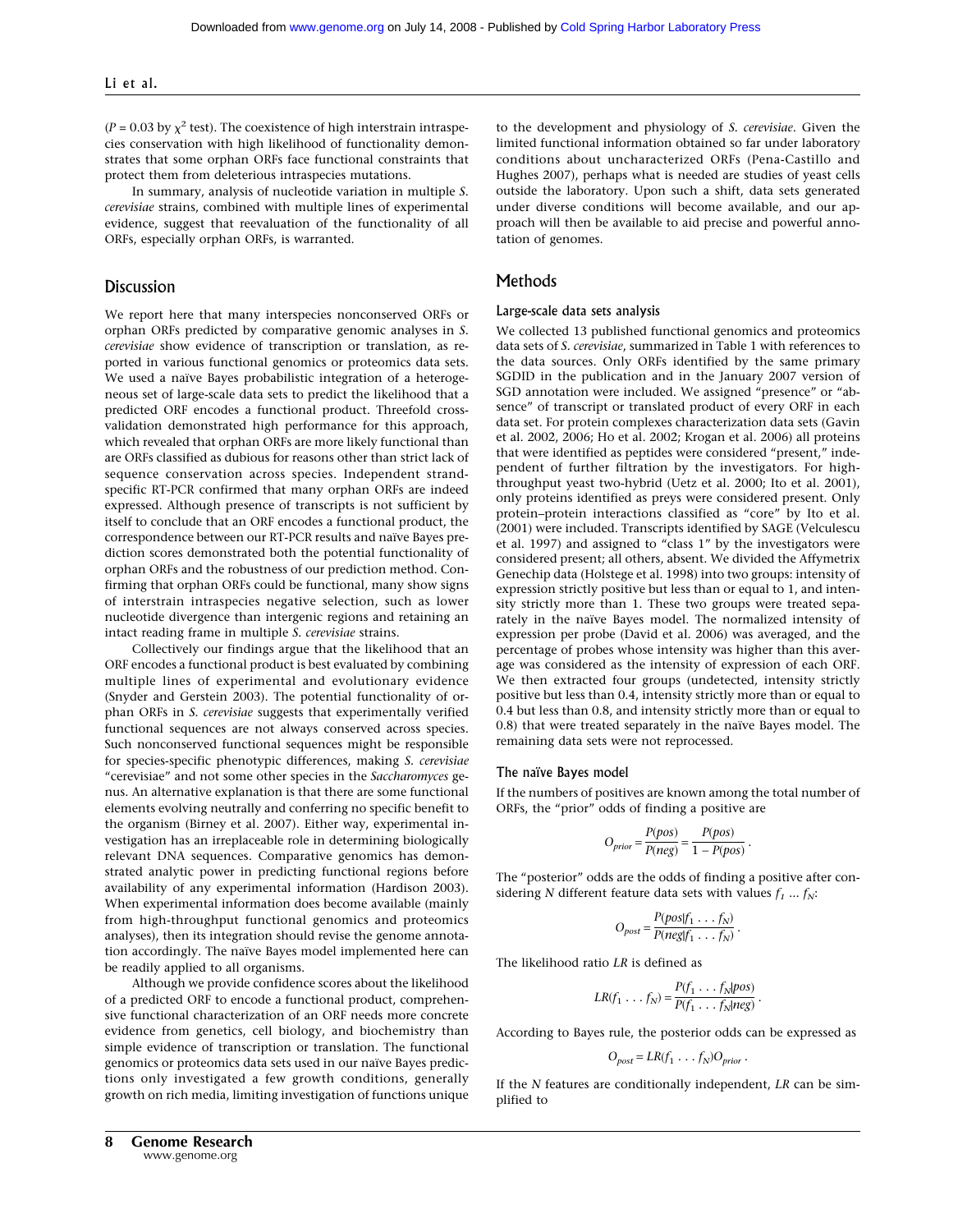$$
LR(f_1 \dots f_N) = \prod_{i=1}^{N} L(f_i) = \prod_{i=1}^{N} \frac{P(f_i | pos)}{P(f_i | neg)}.
$$

*LR* can be computed from contingency tables relating positive and negative examples with the *N* features (we binned the feature values  $f_1 \nldots f_N$  into discrete intervals). Since  $O_{prior}$  is a fixed value,  $O_{post}$  is determined by *LR*. We used log-likelihood ratio (log<sub>10</sub> *LR* or *LLR*) as the final prediction score. The higher the *LLR* of a certain ORF, the more likely it is a positive, i.e., a functional ORF.

#### Threefold cross-validation

We divided the whole training set into three subsets randomly. We then trained the model with two subsets and tested its performance on the third subset. We repeated this step three times so that each subset was used once to test the performance. We calculated the ROC curve with the predictions for the whole training set by combining the results from the three repeated tests.

#### Strand-specific RT-PCR

*S. cerevisiae* strain S288C was grown in yeast extract-peptonedextrose (YPD) medium at 30°C to mid-exponential phase. Yeast cells were then harvested and used for total RNA isolation with an RNeasy kit (Qiagen). Poly(A) RNA was subsequently enriched by Oligotex mRNA kit (Qiagen). Before RT-PCR experiments, Poly(A) RNA was subjected to DNA-free DNase treatment (Ambion) to eliminate genomic DNA contamination. Genomic DNA was extracted from yeast culture by the DNeasy blood and tissue kit (Qiagen). We modified a strand-specific RT-PCR method previously described (Craggs et al. 2001), using the GeneAmp thermostable rTth reverse transcriptase RNA PCR kit (Applied Biosystems). DNase-treated poly(A) RNA sample (25 ng) was denatured for 5 min at 70°C with 2 µL of  $10\times$  rTth reverse transcriptase buffer and 1 µL of 10 µM reverse ORF-specific primer complementary to the ORF-coding strand (OSPR). While the template and the primer were still incubating at 70°C, a preheated reaction mixture was added consisting of 2  $\mu$ L of 10 mM MnCl<sub>2</sub> solution, 1.6 µL of 10 mM dNTP mix, and 2.5U of rTth polymerase. The temperature was lowered for 2 min to 55°C for annealing and then raised for 30 min to 70°C for the first-strand cDNA synthesis. After the cDNA synthesis, 20 µL of prewarmed  $1\times$  chelating buffer was added to chelate  $Mn^{2+}$  followed by heating the mixture for 30 min at 98°C to inactivate the reverse transcriptase activity of rTth. Second-step PCR reactions were performed in a 50-µL reaction volume using one-tenth of the synthesized firststrand cDNA as template, forward ORF-specific primer (OSPF) and  $OSP<sup>R</sup>$  as primers, and one unit of High Fidelity Platinum Taq polymerase (Invitrogen). The OSPR complementary to the ORFcoding strand was used in both first-strand cDNA synthesis and second-step PCR amplification. The  $OSP<sup>F</sup>$  complementary to the opposite strand was used only in the second-step PCR amplification. Both  $OSP<sup>R</sup>$  and  $OSP<sup>F</sup>$  were designed using the OSP Program (Hillier and Green 1991). The  $OSP<sup>R</sup>$  starts from the last nucleotide of the termination codon, while the OSPF starts from A of the ATG initiation codon. Primers used for RT-PCR of 201 nonoverlapping orphan ORFs are listed in Supplemental Table 5.

#### Interstrain intraspecies conservation analysis

SNP information from the four strains SK1, Y55, DBVPG6765, and W303 were extracted from the website of the Sanger Institute *Saccharomyces* Genome Resequencing Project (http:// www.sanger.ac.uk/Teams/Team71/durbin/) on September 18, 2007 (R. Durbin and E. Louis, pers. comm.). The preassembly SNPs were taken into account only when their quality was "con-

firmed." They were mapped to the ORFeome of the reference strain S288C as annotated by SGD on January 2007, as well as to intergenic regions that are annotated as "not feature" (ftp:// genome-ftp.stanford.edu/pub/yeast/data\_download/sequence/ genomic\_sequence/intergenic/NotFeature.fasta.gz). The nucleotide divergence of each ORF was then computed by averaging the number of SNPs per kb found in each of the four strains, counting insertions and deletions as one event independently of their length. For overlapping ORFs, only the regions unique to the ORFs themselves were considered for counting SNPs. To be considered as a preserved reading frame in our analysis, the ORF had to show neither stop codons nor frame-shift mutations in any of the four strains. The reading frame of an ORF was not considered preserved if the ORF had an insertion or deletion (indel) longer or equal to 20 bp, no matter whether the indel caused a frame-shift or not.

# Acknowledgments

We thank R. Durbin and E. Louis for providing SNP information and F. Roth (HMS) for helpful discussions. We thank the members of the Vidal Lab and the Center for Cancer Systems Biology (CCSB) for their scientific and technical support, especially M. Boxem, K. Venkatesan, M. Yildirim, K. Salehi-Ashtiani, M. Dreze, S. Milstein, and C. Fraughton. This work was supported by an Ellison Foundation grant awarded to M.V. and by Institute Sponsored Research funds from the Dana-Farber Cancer Institute Strategic Initiative awarded to M.V. and CCSB.

# References

- Alvaro, D., Lisby, M., and Rothstein, R. 2007. Genome-wide analysis of Rad52 foci reveals diverse mechanisms impacting recombination. *PLoS Genet.* **3:** e228. doi: 10.1371/journal.pgen.0030228.
- Birney, E., Stamatoyannopoulos, J.A., Dutta, A., Guigo, R., Gingeras, T.R., Margulies, E.H., Weng, Z., Snyder, M., Dermitzakis, E.T., Thurman, R.E., et al. 2007. Identification and analysis of functional elements in 1% of the human genome by the ENCODE pilot project. *Nature* **447:** 799–816.
- Brachat, S., Dietrich, F., Voegeli, S., Zhang, Z., Stuart, L., Lerch, A., Gates, K., Gaffney, T., and Philippsen, P. 2003. Reinvestigation of the *Saccharomyces cerevisiae* genome annotation by comparison to the genome of a related fungus: *Ashbya gossypii. Genome Biol.* **4:** R45. doi: 10.1186/gb-2003-4-7-r45.
- Clamp, M., Fry, B., Kamal, M., Xie, X., Cuff, J., Lin, M.F., Kellis, M., Lindblad-Toh, K., and Lander, E.S. 2007. Distinguishing protein-coding and noncoding genes in the human genome. *Proc. Natl. Acad. Sci.* **104:** 19428–19433.
- Clark, A.G., Eisen, M.B., Smith, D.R., Bergman, C.M., Oliver, B., Markow, T.A., Kaufman, T.C., Kellis, M., Gelbart, W., Iyer, V.N., et al. 2007. Evolution of genes and genomes on the *Drosophila* phylogeny. *Nature* **450:** 203–218.
- Cliften, P., Sudarsanam, P., Desikan, A., Fulton, L., Fulton, B., Majors, J., Waterston, R., Cohen, B.A., and Johnston, M. 2003. Finding functional features in *Saccharomyces* genomes by phylogenetic
- footprinting. *Science* **301:** 71–76. Craggs, J.K., Ball, J.K., Thomson, B.J., Irving, W.L., and Grabowska, A.M. 2001. Development of a strand-specific RT-PCR based assay to detect the replicative form of hepatitis C virus RNA. *J. Virol. Methods* **94:** 111–120.
- David, L., Huber, W., Granovskaia, M., Toedling, J., Palm, C.J., Bofkin, L., Jones, T., Davis, R.W., and Steinmetz, L.M. 2006. A high-resolution map of transcription in the yeast genome. *Proc. Natl. Acad. Sci.* **103:** 5320–5325.
- Domazet-Loso, T. and Tautz, D. 2003. An evolutionary analysis of orphan genes in *Drosophila. Genome Res.* **13:** 2213–2219.
- Fisk, D.G., Ball, C.A., Dolinski, K., Engel, S.R., Hong, E.L., Issel-Tarver, L., Schwartz, K., Sethuraman, A., Botstein, D., Cherry, J.M., et al. 2006. *Saccharomyces cerevisiae* S288C genome annotation: A working hypothesis. *Yeast* **23:** 857–865.
- Fleischer, T.C., Weaver, C.M., McAfee, K.J., Jennings, J.L., and Link, A.J. 2006. Systematic identification and functional screens of